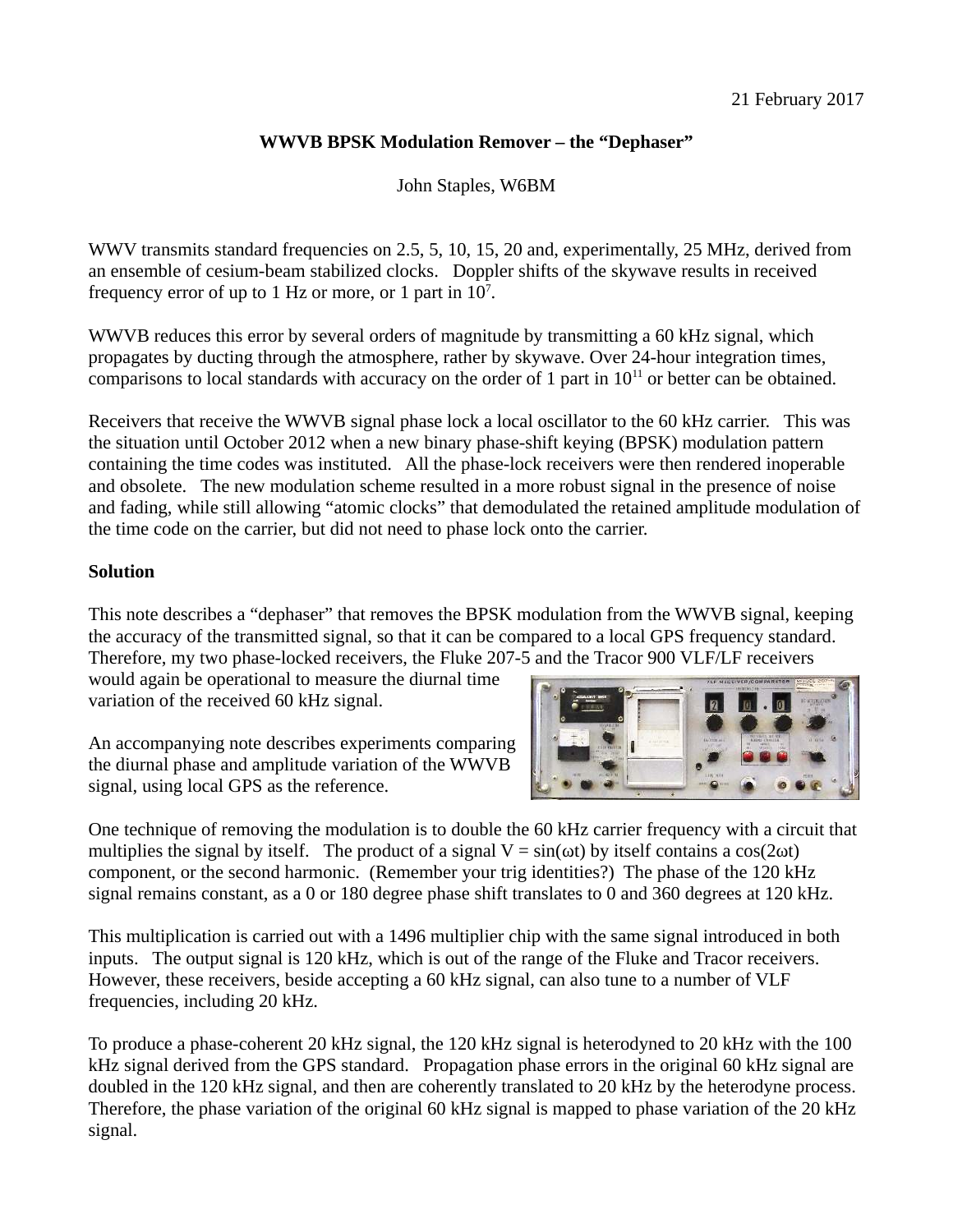## **Implementation**



The dephaser circuit is deceptively simple. No tuned circuits are required.

An amplitude-leveled 60 kHz signal from an external antenna, narrow filter and AGC-controlled amplifier is introduced to both inputs, pin 4 and 10 of the first 1496 doubly-balanced mixer. The mixer products, including the 120 kHz signal appear on the push-pull output lines 6 and 12. The 50K 10-turn trimpot balances the mixer so no 60 kHz component appears at the output.

The push-pull 120 kHz signal is applied to pins 4 and 1 of the second 1496 mixer, along with a 100 kHz local oscillator signal derived from the GPS frequency standard to pin 10. The second 50K trimpot is adjusted to minimize the 120 and 100 kHz direct-through signals, leaving the 20 and 220 kHz mixer products in the output on pins 6 and 12.

The tracking receiver responds only to the 20 kHz component using its own set of filters. The tracking receiver uses the



GPS frequency standard as its reference, so the phase difference represents the phase difference between the WWVB signal and the GPS signal. As phase variations in the WWVB signal are much larger than those of the 100 kHz GPS-derived reference, the GPS signal is assumed to be an absolute reference.

As a multiplier is a square-law device, the output amplitude of the doubler goes as the square of the input level. Thus, it is important to maintain a near-constant input level. The rest of the circuit is linear, and the VLF tracking receiver operates over a wide variation of input signal, so strict control of